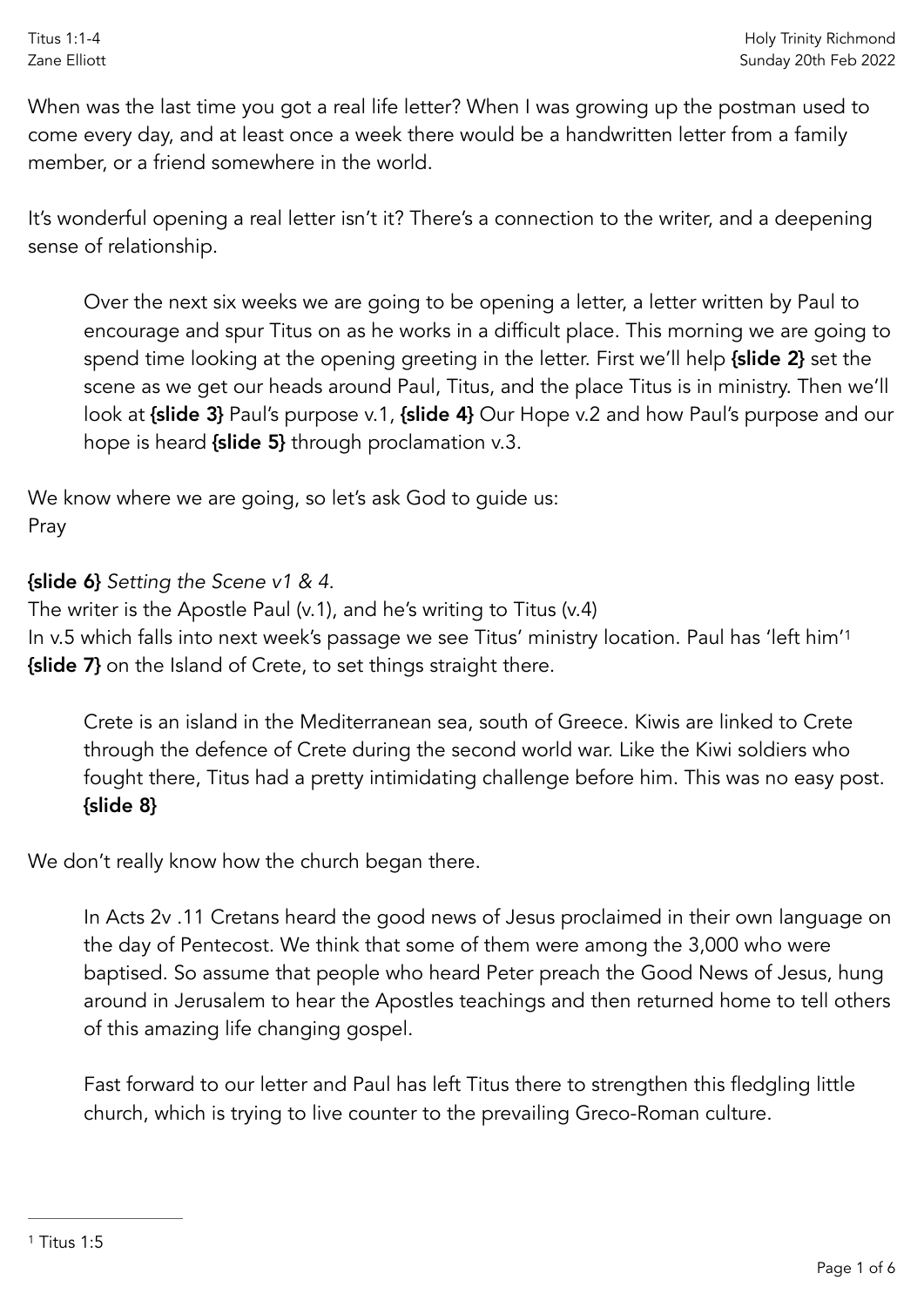Titus is a Greek name, so he's not from a Jewish background, and we know that he's a trusted co-worker of Paul; who call him 'My true son in our common faith.' v.4 They share the same faith in the Lord Jesus, they hold to the same core beliefs. Titus is someone Paul trusts to leave in charge of the important work he is setting him because like Paul he is faithful to God's Good News.

While we don't know much about the situation which led to the establishment of the churches at Crete, we get a great insight into Paul's purpose as a supporter and encourager {slide 9} of them.

## *ii) Paul's Purpose* v.1

In letters to the Romans, Philippians and Titus, Paul introduces himself in a similar way. He describes himself as a 'slave of God' or 'servant of God.' He's using imagery or language that is shameful in Crete, but he is embracing the leadership model of Jesus, the servant King. All of his disciples are to regard themselves as the servants, even slaves, of others (Matt 20:27<sup>2</sup>[\)](#page-1-0).

<span id="page-1-1"></span>Paul is clear about his identity, he belongs to another, he does another's will, he is not a free-man, he is a man under the direction of an owner who bought him at great price. Like us.

Identifying as a slave is a statement of humility, but it's also important for us to understand that the directions he is now going to give to Titus come with an authority from beyond himself. Jesus Christ is Lord, not Paul. Even though he is an Apostle, which he pairs with 'slave' the authority which he speaks with isn't his own, he is a servant for God's sake.

He serves his heavenly Father in the message he shares which he hopes {slide 10} will 'further the faith of God's elect and their knowledge of the truth that leads to godliness.' v.1

Pauls serves God to strengthen and encourage, to support and disciple the chosen people of God, who he calls {slide 11} 'the elect'.

 These are people who have been chosen for salvation by the grace of God, which was first shown to Abraham, and expanded out through him to the Jewish people. In Jesus Christ, that grace is now shared across every tribe and language and nation, and ethnicity.

The elect, are those who trust Jesus, they are the recipients of the grace of God. Its a way that Jesus talks about his followers who endure great trials (Mt 24:22,24,31).

The ones who hold fast to him, who dig down deep into the way of life he gifts us, the ones whose eyes are opened to the grace of God in the power of the Holy Spirit, are elect of God.

<span id="page-1-0"></span><sup>&</sup>lt;sup>[2](#page-1-1)</sup> 'and whoever wants to be first must be your slave'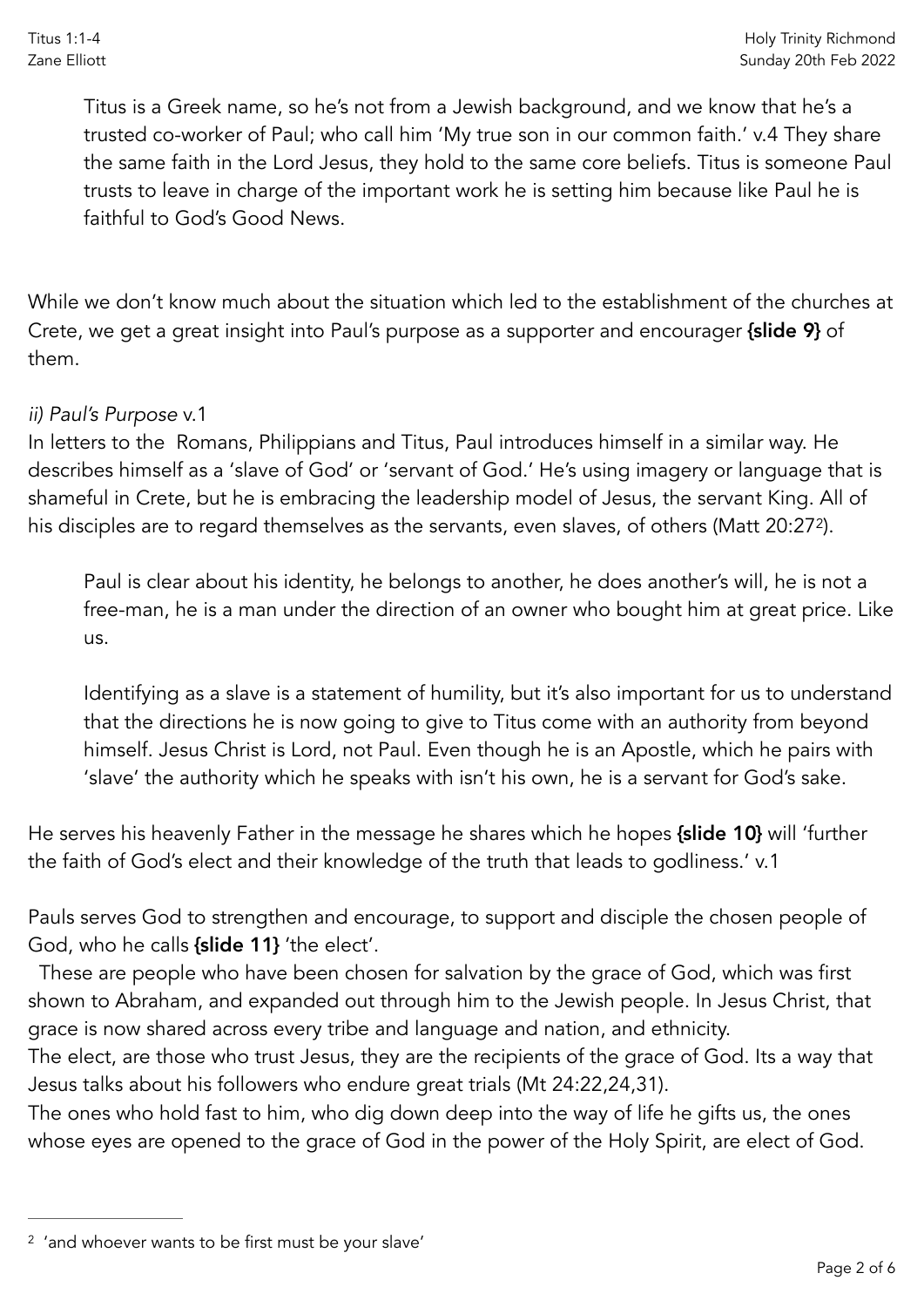Paul wants God's chosen people to be growing in knowledge of the truth {slide 12}, that leads to godliness.

The truth that he's talking about is specifically the truth of the gospel, the gospel of Jesus Christ, which has saved Paul and countless others. The same gospel, handed down to us by the Apostles, without addition or alteration; it is this truth which produces godliness in the lives of Jesus' followers.

That is the yardstick for us as we assess truth; we ask the questions "does this produce a godly way of living in me?" "Is this gospel consistent with what God reveals in the Bible?" If it doesn't it is novel teaching, it is apostate teaching. If it doesn't conform to the pattern that the Apostles received and witnessed in the life of the Lord Jesus, it isn't good news at all.

Throughout this letter we'll see challenges from leaders who sought to teach a way of life which was inconsistent with the gospel of Jesus. They added more demands to the gospel. They heaped a burden on people, and called for Jewish Law-keeping on top of following Jesus. They wanted a kind of truth without godliness. That combination is harsh, and legalistic and heartless.

We see it in churches today which are graceless. There is no room for error, of difference, or the failures that are a reality of life for the Christian. The result isn't a greater dependance on God, but shame, and guilt and fear.

You end up with a culture where sin is hidden, not repented of. A culture where we smile and pretend that everything is "just fine thank you." People in churches like that feel isolated and lonely, and ultimately get worn out by trying to be perfect. That's not truth which leads to godliness, it's not good news which brings life.

We are all prone to legalism and heartless religion. In our lives we can ask where forms and rituals might have replaced what really matters; do we get upset if someone misses a response at the end of a reading? How do we cope when familiar rules are stripped back? What would we engage in gossip, or grumbling or other ungodly behaviour to protect? God's Holy Spirit is so good in bringing these things to our awareness, so that in this grace-filled Christian community we can confess, repent and seek forgiveness full and free as we allow our knowledge of the truth to lead to godliness in action.

In v.2 we see how that is possible; how true faith becomes action, how godliness can take root in the lives of the people of God. {slide 13} We have hope.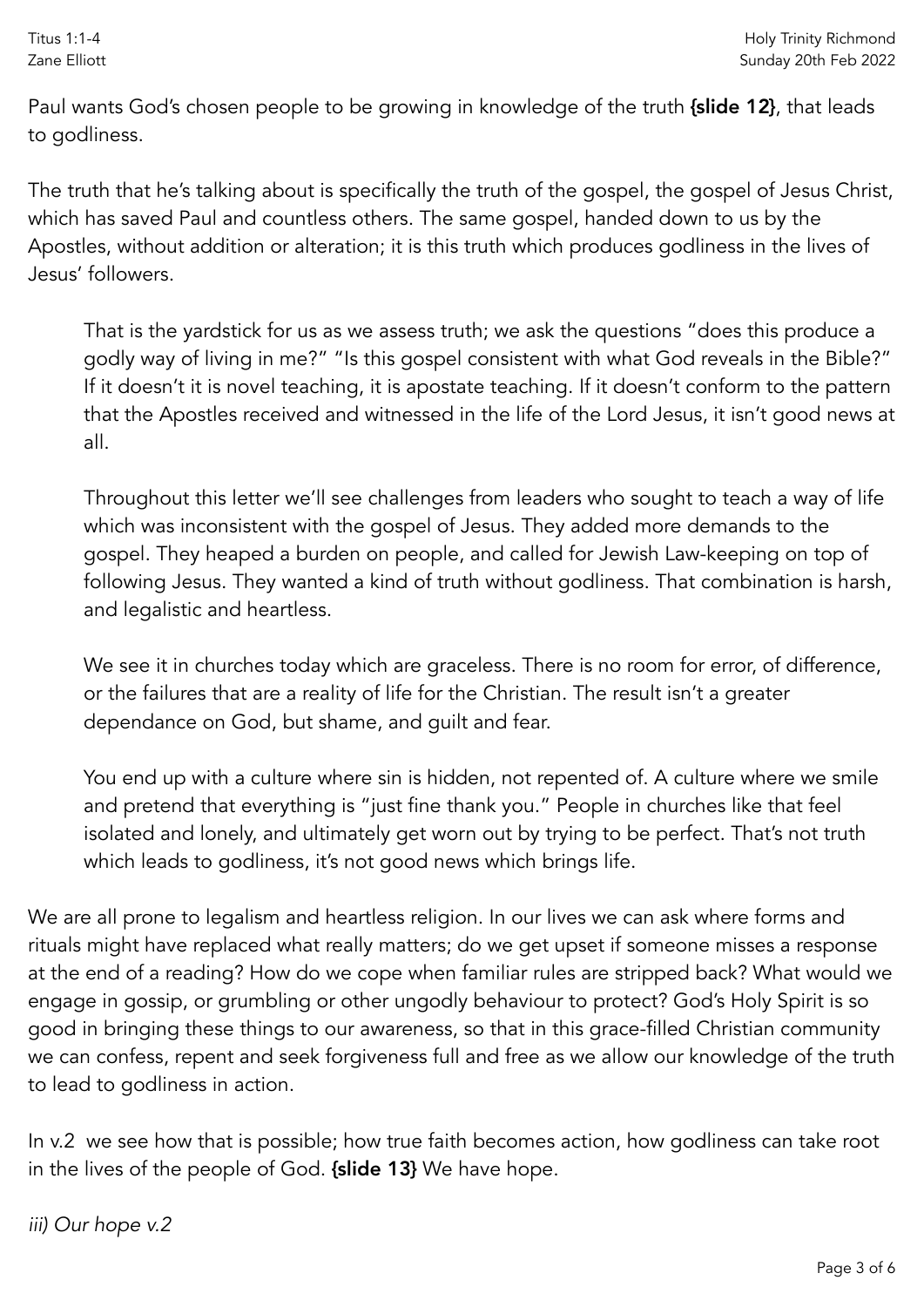In v.2 we see how that is possible; how true faith becomes action, how godliness can take root in the lives of the people of God. We have hope.

As followers of Jesus we are called to live out the truth we believe with very part of our being, our mind, our soul our strength. We are to be people whose whole lives are shaped by the Good News of Jesus.

This goes well beyond turning up to church or attending a home group. This is living out our faith, well and truly beyond the hour and a half we spend in this place on a Sunday.

You've heard me say it before; that is hard! To stand against the flow of our world can feel crippling at times. It's lonely to be the sole voice saying "male and female God created them" It is awkward to be the one who chooses "not to be drunk from too much wine." Saying no to cohabitation or refusing to get even. Giving money away, living modestly, stepping aside for someone else to get ahead, are all counter-cultural.

It's not easy choosing to be here on a Sunday, in a less than dazzling church service, rather than going to the beach with a spouse who doesn't come to church. Not turning up to support a family member at the weetbix kiwi-kids triathlon costs us doesn't it? People who don't follow Jesus don't get it. They think we're-weird, maybe even a little unhinged and that narrative is changing.

Our belief, that the Good News of Jesus offers the very best way to live is seen as repressive, arrogant and harmful. God's elect are called bigoted and labelled as dangerous.

Living in a Christlike way is a struggle in NZ, it was a struggle on Crete, but with the hope we share it's not impossible. That hope centres on a bigger and better reality than life here and now. At its heart is the death and resurrection of Jesus, and the wonderful gift of His Holy Spirit.

Our hope revolves around His promises of life in all its fullness. Our hope is centred on the love of God, revealed to us in the death and resurrection of Jesus Christ which means that we are justified; we are made right with Go, forgiven and redeemed we are set free to live a different way.

That hope promises us that we aren't missing out, when we live God's way. It might feel like it; but by living godly lives we are gaining. We are being refined, we are glorifying God, we are becoming more like the Lord Jesus. In denying ourselves like this, in saying no to the world, we are saying yes to Jesus and growing in ways that are pleasing to God.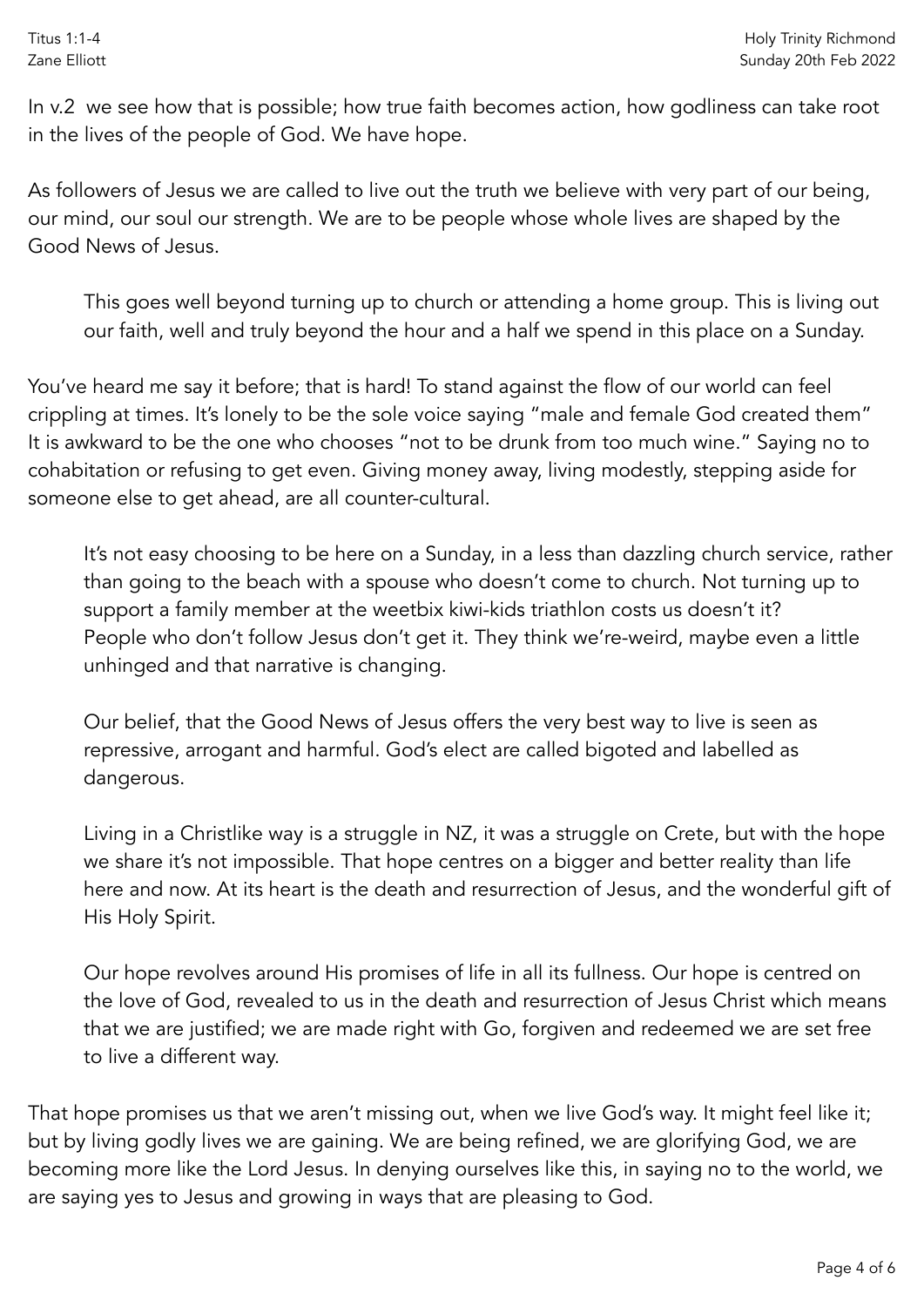When we bite out tongue instead of grumbling, when we wear a mask for the sake of another, when we give sacrificially to a mission partner, when we love the unlovely, we set aside what our earthly, natural responses scream, and we glorify God, and show our trust in Him. That is faith in action, as our belief in the hope we share shapes us towards godliness.

That hope, founded on the very promises of God will never let us down, because God doesn't lie v.2. God is trustworthy.

In Crete there was an overwhelming cultural tide of deception and dishonesty. {slide 14} Cretans boasted that the Greek god Zeus was born on their Island. They loved him. He's at the head of the Greek pantheon. And do you know hat defines him? Apart from rippling abs and throwing lightning bolts - Zeus is deceptive. He takes on the likeness of a beautiful maiden's husband so he can sleep with her, he lies to get his way. That is his nature. {slide 15}

Jesus, the God born as a man at Bethlehem couldn't be more different. He is reliable, he never deceives, he is trustworthy and so are his promises, the promises which our hope is founded on.

How are Paul and Titus going to ensure the elect are growing in knowledge of the truth which leads to godliness? Through {slide 16} Proclamation, by preaching and teaching the Word of God.

## iv) *Through Proclamation v.3*

I'm sure some of you are thinking "Zane you would say that" it doesn't take a rocket scientist to work out the value I place on preaching. It's a key focus of my ministry.

If you think that's because I'm the one doing most of it, I want to let you in on a secret; It's without a doubt the hardest thing I do each week.

At a home group last week some of the ladies there were surprised when I said I can spend up to 20 hours working on a sermon, not every week, and not all in one go, but for a difficult passage that's not unheard of.

The temptation is to spend less time preparing, to shorten the message, to keep it light, to drop things out that are confrontational or convicting. Sometimes that temptation is overwhelming. Bringing God's word to bear on real life struggles like like same-sex attraction, or abortion, or abuse, or the rightly ordered roles of men and women isn't much fun. As the preacher, most of the time you're on a hiding to nothing. It isn't just hard because God's word can offend hearers, God's word can offend preachers.